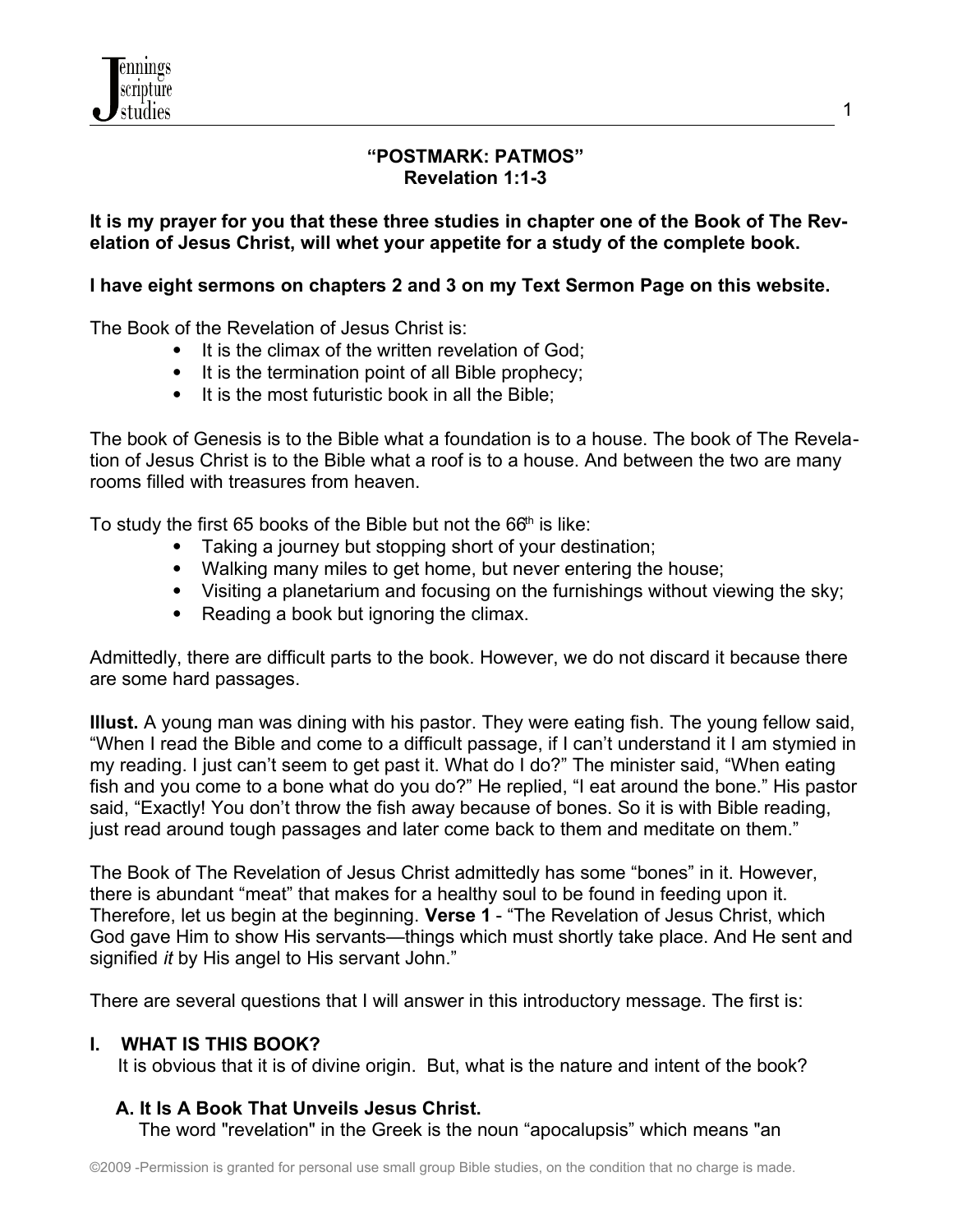uncovering or unveiling; a disclosure, an appearing, a making manifest." The book of the Revelation of Jesus Christ, is therefore the revealing, the manifestation, the unveiling of Jesus Christ.

 Paul, in his first letter to the Corinthians speaks of them "eagerly awaiting the revelation ("apocalupsis")) of our Lord Jesus Christ." (I Cor.1:7) The word here is the same as that in Rev. 1:1. In 2 Thess. 1:7 he reminds his readers of the time "when the Lord Jesus shall be revealed (apokalupsei) from heaven." Peter exhorts his readers to "be sober, and hope to the end for the grace that is to be brought unto them at the revelation (apokalupsei) of Jesus Christ." (I Peter 1:13)

 With the usage of this word "revelation" clearly established in scripture, what can the book be but a revealing of Jesus Christ? And yet, many have misunderstood and maligned it. Jerome complained about the book containing so many unsolvable riddles; Martin Luther would have banished it from the New Testament altogether. He wanted to know "how any man could possibly keep the commandments of a book which no man has ever been able to understand." Another ancient said, "the book either finds a man mad, or leaves him mad." However, those statements fly into the face of the title of the book. It was written to reveal not to conceal, to magnify Jesus, not to mystify His own!

 Here is an interesting side note: You know what the Apocrypha is don't you? They are the spurious books that have been inserted between the O.T. and the N.T. in some Bibles. The word "apocrypha" in Greek means "something that is concealed, not set forth, not authentic"; while the word "apocalypse" means "something revealed, unveiled, disclosed, manifested or shown." Interesting isn't it?

 Let us remember that this book is first and foremost the Revelation of Jesus Christ, not only the revelation of future events! In this book John does write of worship in heaven and warfare on earth. This book also describes the conflict between the throne of the Lamb in heaven (22:1)and the throne of Satan on earth (2:13). But in all the scenes and behind all the scenes is our Savior. Do not miss Him!

 An inquiring mind is a good thing to have when we come to study scripture. But many inquisitive minds are more interested in:

- the warfare on earth than the worship in heaven!
- The victims on earth than the victors in heaven!
- The judgments on earth than the Judge in heaven!
- The Anti-Christ than the Almighty Christ!
- The future than the One who controls the future!

 Again, this book is first and foremost The Revelation of Jesus Christ, not just the revelation of future events! What is this book? It is a book that reveals – not conceals! It reveals Jesus Christ! In addition,

# **B. It Is A Book That Unfolds Future Events.**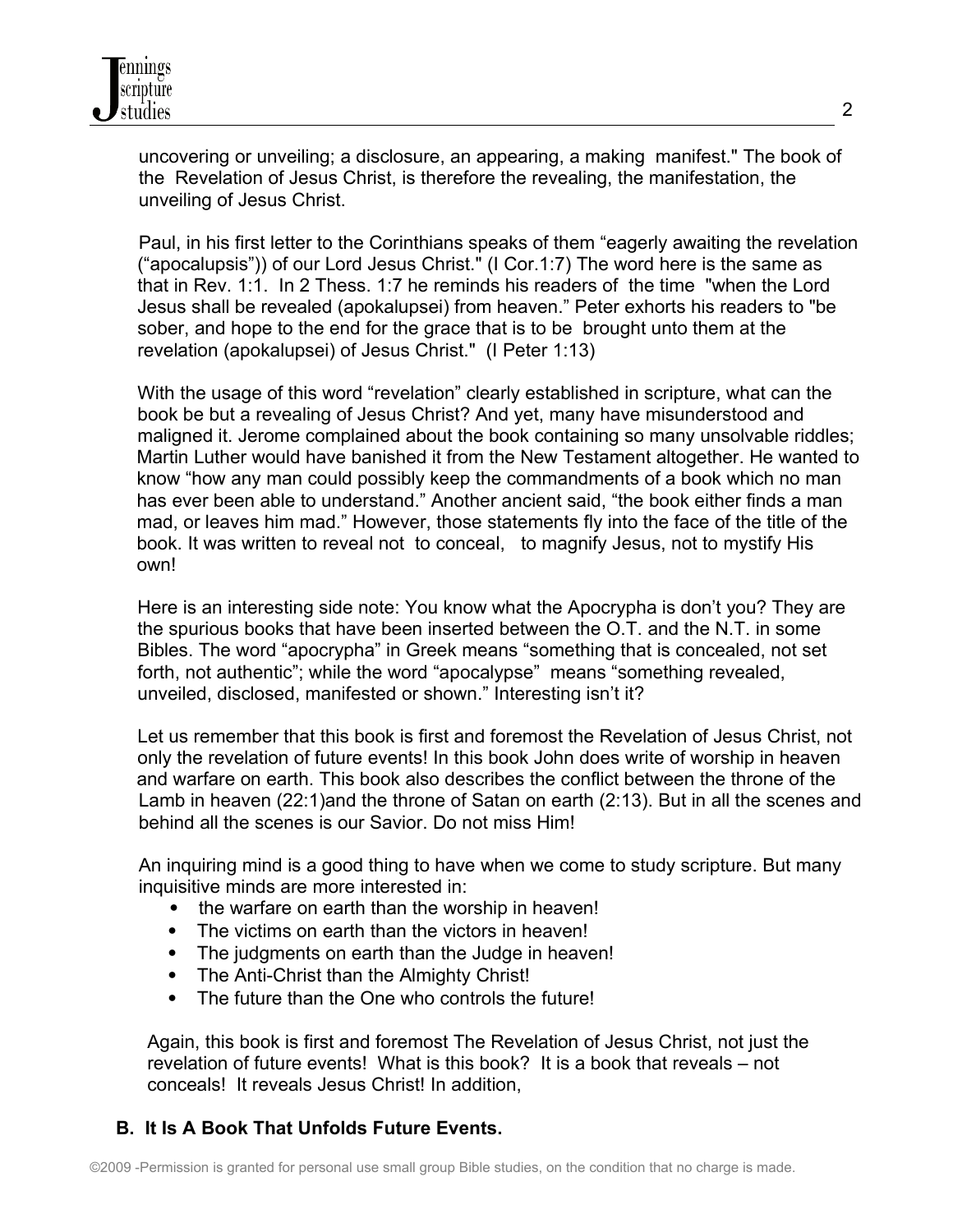It is a book of prophecy. Other N.T. books contain prophetic passages, but this is the only book of prophecy in the N.T.

Note particularly v. 3 - "Blessed is he who reads and those who hear the words of this *prophecy* …."

Rev. 22:10 "And he said to me, "Do not seal the words of the *prophecy* of this book, for the time is at hand." and Rev.22:18-19 "ForI testify to everyone who hears the words of the prophecy of this book: If anyone adds to these things, God will add to him the plagues that are written in this book; and if anyone takes away from the words of the book of this *prophecy,* God shall take away his part from the Book of Life, from the holy city, and from the things which are written in this book."

I have seen literally dozens of books elaborating, speculating and commenting on future events and with many of them, all the attention seems to be on what's happening not on Who makes it happen! While this is a book of prophecy it is prophecy in which Jesus Christ is the central figure throughout, He orchestrates prophetic events.

### **C. It Is A Book That Underscores Worship.**

The word "worship" is found in the book some 20 times! In the opening scene the first human response that we see is John falling at Christ's feet in worship. (1:17)

Eugene Peterson, in his Introduction to the book writes: "As we read through the book we find ourselves enlisted as participants in a multidimensional act of Christian worship. John of Patmos, a pastor of the late first century, has worship on his mind, is preeminently concerned with worship. The vision, which is The Revelation, comes to him while he is at worship on a certain Sunday on the Mediterranean island of Patmos

……. Worship shapes the human community in response to the living God. If worship is neglected or perverted, our communities fall into chaos or under tyranny. Our times are not propitious for worship. The times never are. The world is hostile to worship. The Devil hates worship. As The Revelation makes clear, worship must be carried out under conditions decidedly uncongenial to it. Some Christians even get killed because they worship." (examples: Rev.11:16-17; 15:3-4; 16:5-6)

The believer who seriously studies this book will be brought to bow in worship as scene after scene of judgment unfolds.

### **II. WHO WROTE THIS BOOK?**

The short, incomplete answer is: John wrote the book. However, some explanation is needed.

## **A. A Clarification.**

The author and the writer are not the same person. The writer is not the author! Neither is the author the writer! You may say, that statement does not clarify, it confuses! Read then Rev 1:1-2 - "The Revelation of Jesus Christ, which God gave Him to show His servants—things which must shortly take place. And He sent and signified *it* by His angel to His servant John, who bore witness to the word of God, and to the testimony of Jesus Christ, to all things that he saw." It was: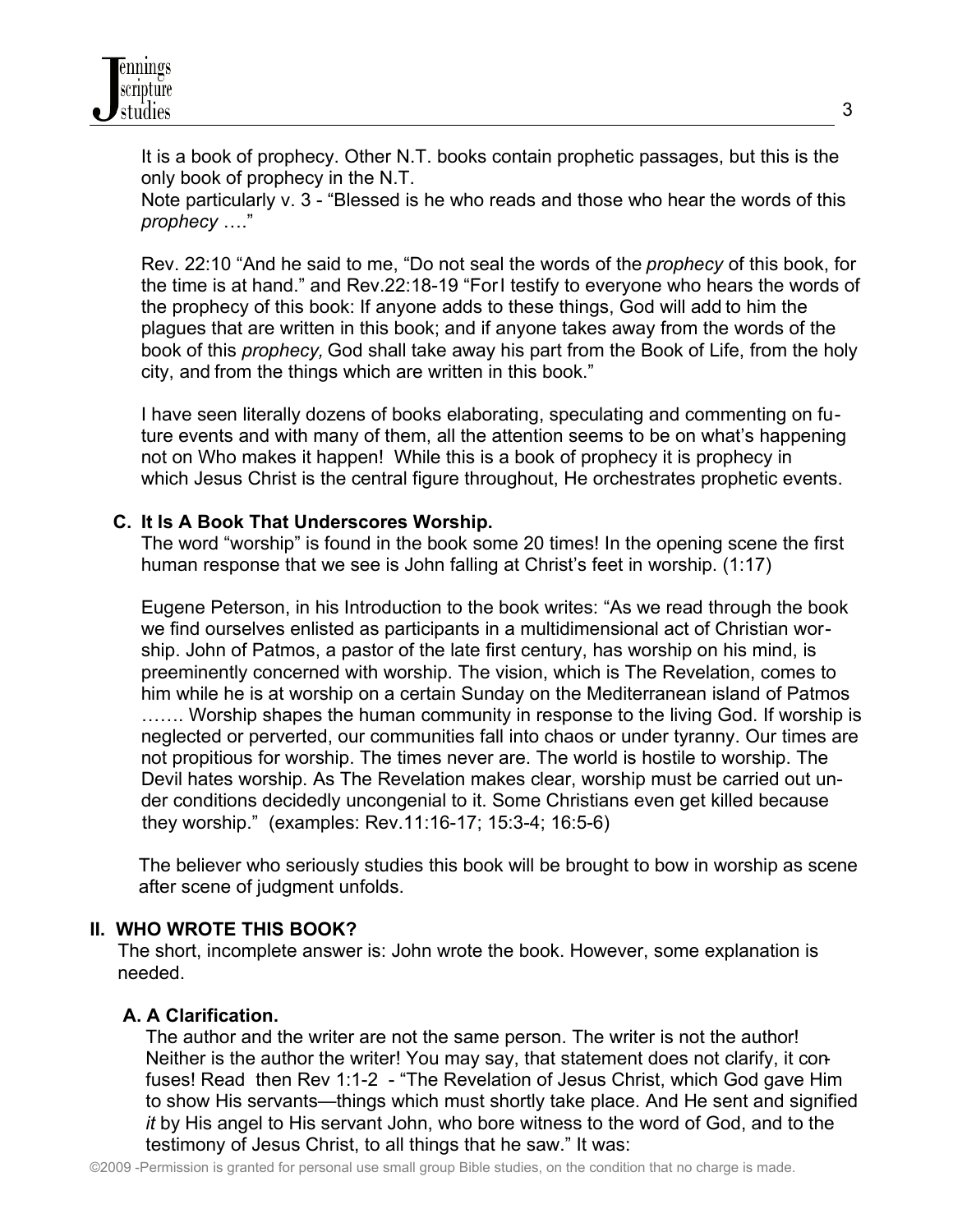

- Given from God.
- spoken by Christ,
- shown by an angel,
- finally recorded by John.

# **B. A Confirmation.**

We have here:

- **-***The Divine Author* "which God gave" v.1
- *A Human Writer* "John"; ("John" passages: 1:1; 1:4; 1:9; 21:2; 22:8). John, who wrote 4 previous books in the New Testament (His Gospel and I, II, III John) John, son of Zebedee, brother of James the elder. Note further, John was:
	- i. A servant v. 1
	- ii. A witness v. 2
	- iii. A writer  $v. 4$
	- iv. A brother  $v. 9$
	- v. A fellow sufferer v.9
	- vi. A worshipper v. 17
- *An Angelic Tour Guide -* Notice the word "signified" in v. 1 = The Greek word translated here as "signified" means "to mark out or to show." We are to understand that the angel "marked out or showed" John certain things as though they had already happened.

 Seiss, in *The Apocalypse: Exposition of the Book of Revelation* writes, "The things signified were matters of contemplation by means of the eyes, can denote nothing else than an actual picturing of those scenes - a making of them to pass before the view the same as if they were really transpiring …..making to pass in review before him what was only afterward to take place in fact. How this was done, I cannot say: but as the devil could take Jesus to a high mountain, and show him at one view "all the kingdoms of the world, and the glory of them" (Matt 4:8), I am sure that it falls sufficiently within the sphere of angelic natures thus to picture things to man."

## **C. A Conclusion.**

To sum this up: In Revelation chapters 1-3 John is recording principally what he saw of Jesus and what Jesus said to him. In chapters 4-22 John records what he was shown by others, what he actually witnessed. No angel dictated this book to John. Who penned the book? John, who wrote what he saw, felt, heard, etc. Who was the authority behind it? God. Therefore we dare not ignore it, neglect it or treat it lightly.

### **III. WHERE WAS THE BOOK WRITTEN?**

 Ordinarily we would not be concerned with where the average book that we read was Written, but this is no average book! The place of its writing is important because it was no average place and the experience that John had was no average experience. So where was John when he penned these words?

 Verse 9 tells us: "I, John …. was on the island that is called Patmos for the word of God and for the testimony of Jesus Christ.." Patmos is a small, rocky, barren ©2009 -Permission is granted for personal use small group Bible studies, on the condition that no charge is made.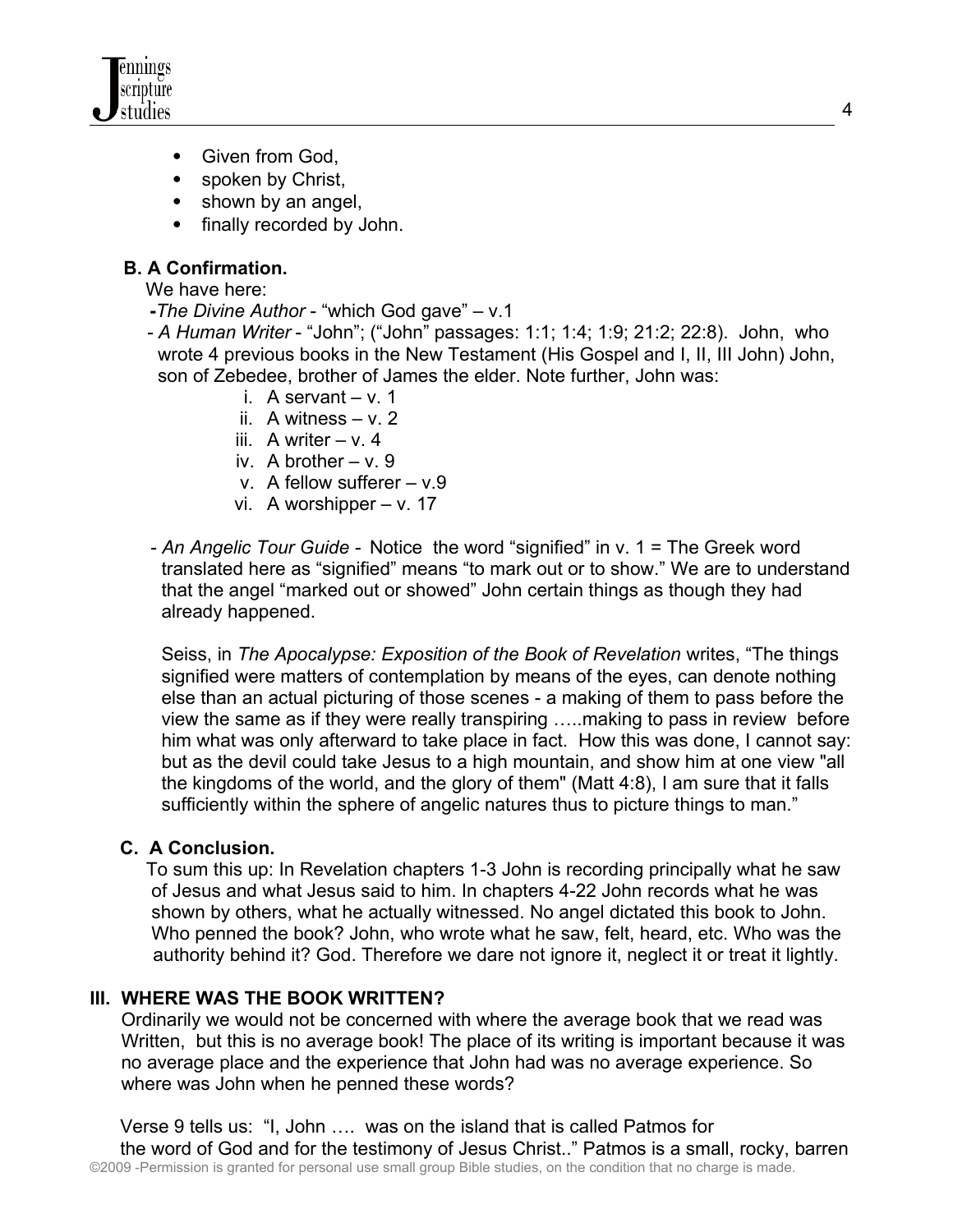island in the Aegean Sea. It is about 30 miles in circumference, 10 miles long and 6 miles wide. It was an ancient Alcatraz type of place, a prison island.

John had been exiled there by Domitian (A.D.69-79) the Roman Emperor. What was his crime? His Christian witness to the Word of God and Jesus Christ. (Compare v. 2 with v. 9)

Application: II Tim. 3:12 - "All who live godly in Christ Jesus shall suffer persecution." And John 16:33 - "In the world you will have tribulation; but be of good cheer, I have overcome the world." Was John grouchy? Pouting? Feeling sorry for himself? Angry? No! He was:

- Shut away from humans but not shut out by God;
- Cast out by earthlings he was caught up into the heavenlies;
- Forgotten by men- remembered by God;
- Rejected by men he was received by God;
- Prevented from traveling the earth but privileged to travel into the future;
- Shut out by earthly Rulers he was received by the heavenly Ruler!
- Forbidden to preach to a few hundred people he would preach to millions in the future through his testimony in this book!! What a story – what a book!

## **IV. WHAT IS PURPOSE OF THE BOOK?**

There is at least a three-fold purpose that is clearly discernable in this book:

# **A. To Exalt The Revealed One.**

 The title reveals the main purpose of the book: "The Revelation of Jesus Christ." This is the only book in Bible that has the book's title in the opening words! I have already touched upon the meaning of the word "Revelation" - "Apokaluposis" = the unveiling; but these additional references will confirm this truth: Rev. 4-8-11; 5:9-14; 7:9-12. The Revealed One is exalted in these passages. This book is not meant to mystify but to magnify The Lord Jesus Christ!!

# **B. To Educate The Redeemed Ones.**

The redeemed are servants of the Lord and this book was written: "to show His servants things which must shortly come to pass." (v.1)We do not need fortune tellers to know the future. We can know the broad outlines of the future and some of the details, if we know the Word of God.

 *Outline*: Right here is a good place to look at the outline of the book which God has already given it to us in verse 19: "Write the things which you have seen, and the things which are, and the things which will take place after this." Here is God's outline:

- 1. "The things which you have seen" Chapter 1
- 2. "The things which are" the Churches Chapters 2-3
- 3. "The things which will take place after this" Chapters 4-22

This book was not given to entertain us; it was given to enlighten, establish and to